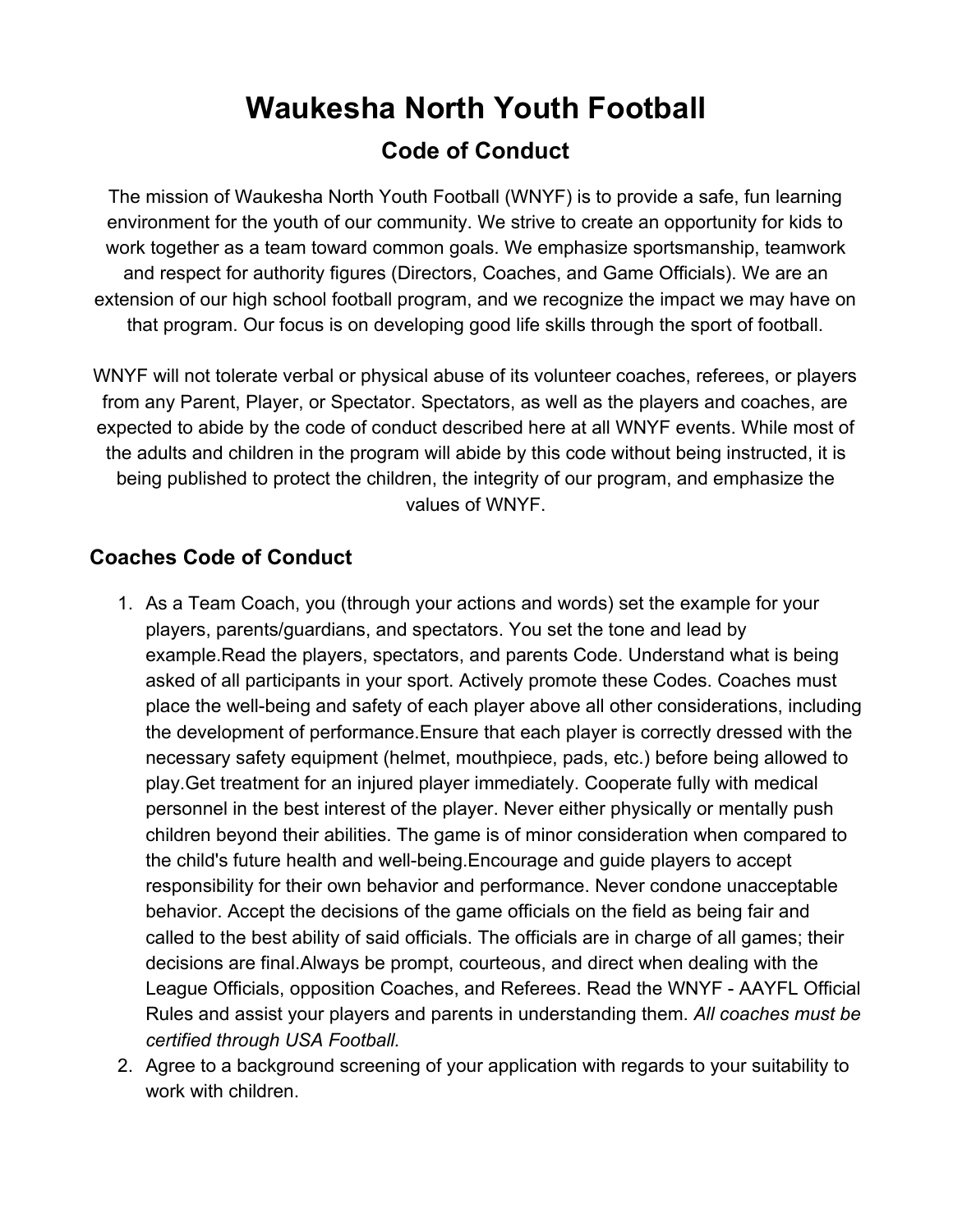# **Athlete's Code**

### **I Will:**

- 1. Have fun!
- 2. Be a good sport (win or lose), be honest and fair.
- 3. Learn the value of commitment to the team; sportsmanship, ethical conduct, and fair play.
- 4. Show courtesy and respect to my teammates, opponents, coaches and officials.
- 5. Know that athletic contests are educational experiences.
- 6. Give complete attention to the instructions of my coaches and league officials.

# **I Will Not:**

- 1. Use profanity, talk "trash", or taunt others before, during, or after any game.
- 2. Display any unsportsmanlike behavior.
- 3. Criticize my teammates or players from other teams.
- 4. Act in any way that may incite spectators.

# **Parents/Spectators Code of Conduct**

### **As a parent or spectator, I will:**

- 1. Support the coaches, players, and/or cheerleaders and help teach the value of commitment to the team, sportsmanship, ethical conduct, and fair play.
- 2. Support my child's team and help my child and WNYF make athletic contests a positive educational experiences
- 3. Direct constructive criticism of my child's team program to the head coach and/or association officials at an appropriate time. I will work toward a positive result for all concerned.
- 4. Accept decisions of the game officials (including coaches) on the field as being fair and called to the best ability of said officials. The officials are in charge of all games; their decisions are final.
- 5. Exhibit exemplary sportsmanship at all times.
- 6. Emphasize that good athletes strive to be good students that are physically and mentally alert.
- 7. Strive to make every football/cheerleading activity serve as a training ground for life, and a basis for good mental and physical health by being present to support the children.
- 8. Abstain from being under the influence of or in possession of and/or drinking alcoholic beverages and the possession or use of any illegal substance on both the game and practice fields.